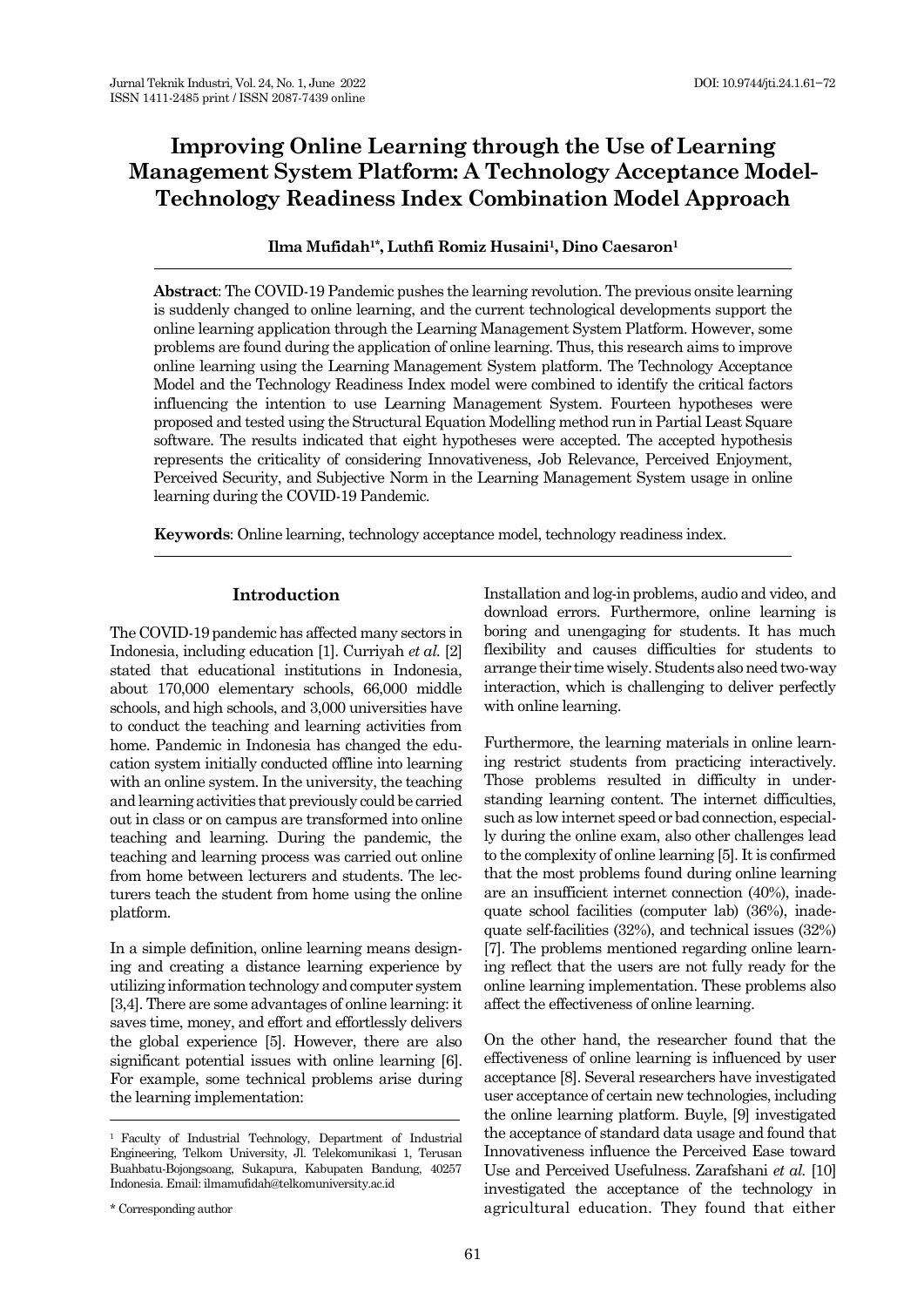| Variable                    | Description                                                                        | Resource           |
|-----------------------------|------------------------------------------------------------------------------------|--------------------|
| Job relevance               | Believe of individual regarding the applicability of the target system towards the | $\lceil 14 \rceil$ |
|                             | job                                                                                |                    |
| Perceived Usefulness        | Believe of individual regarding the IT advantages to improve the Job Performance   | [15]               |
| Perceived Ease of Use       | Believe of individual regarding the IT advantages to ease the job                  | $[15]$             |
| Behavioral Intention to use | The probability that an individual will perform certain behavior                   | $[16]$             |
| Subjective Norm             | Individual perception about whether people important to them think that he         | $[16]$             |
|                             | should or should not perform certain behavior                                      |                    |

**Table 1.** TAM III variable

Perceived Ease toward Use and Perceived Usefulness influence the Behavioral Intention to Use, and Perceived Ease of Use influences the Perceived Usefulness. Syahruddin *et al.*, [\[11\]](#page-8-9) investigated the acceptance of distance learning during covid 19 on Indonesian sports science and found that Enjoyment influences both Perceived Usefulness and Perceived Ease of Use. They also found that Perceived Ease of Use influences the Perceived Usefulness, and Perceived Usefulness influences the Behavioral Intention to use. However, none of those researches investigated the Learning Management System (LMS). All These issues explained that the user's readiness and acceptance toward new technology, especially the Learning Management System as the online learning platform is questionable and thus, needs to be investigated.

The object of this study is a big private university located in Bandung, Indonesia. The university responds to the COVID-19 pandemic as an opportunity to make breakthroughs. The university copes with the pandemic's effect on education by establishing a portal, Learning Management System (LMS), accessed using Moodle. The LMS was established at the university in 2019. Currently, lecturers and students conduct online learning activities using LMS. Since the COVID-19 pandemic, the use of LMS in the university is significantly increasing. It has become the leading platform used for the teaching and learning process. The teaching and learning data such as teaching materials, student assignment reports, quizzes, and the course syllabus are stored in the LMS, and thus they can be accessed by the students. The learning process can be accessed anywhere and is not limited to certain places by using the LMS.

Problems related to online learning technology mentioned previously also apply to LMS application as an online platform to deliver the learning process. The LMS application will affect the learning process for students. Thus, this study aims to analyze the readiness and acceptance of online learning technology to increase the effectiveness of online learning during the COVID-19 pandemic for university students. This study will enrich the improvement strategy for the online learning process.

# **Methods**

## **Technology Acceptance Model**

Technology Acceptance Model (TAM) is a theory about using information technology systems. It is considered very influential and generally used to explain the individual acceptance of information technology [\[12\]](#page-8-10). Davis first developed TAM based on the Theory of Reasoned Action (TRA) model [\[13\]](#page-8-11). Then, the TAM theory was modified to TAM II in 2000 by extending with Perceived Usefulness determinants [\[14\]](#page-8-12). Then, the TAM II was modified to TAM III by extending with Perceived Ease of Use determinants [\[15\]](#page-8-13). The TAM III variables used in this research are described in Table 1.

Variables in Table 1 have a specific relationship with each other that is described in Table 2. The relationships between each variable described in Table 1 are described in Table 2.

The TAM is known as a simple model. However, this model has proven a valid model across studies [\[24\]](#page-9-0). Thus, TAM is popularly reviewed [\[25](#page-9-1)[,26\]](#page-9-2) and has been used by researchers for different technologies adoptions, e.g., smart home [\[27\]](#page-9-3), e-money application [\[28\]](#page-9-4), and mobile communication for health care [\[29\]](#page-9-5). These researches prove the popularity of TAM.

TAM has been further extended with other variables, for instance, with the road network familiarity and Variable Message Sign (VMS) acceptance towards the information quality on the road users [\[30\]](#page-9-6). Other researchers have further investigated the extension of TAM; one of them is conducted by Ngabiyanto *et al.* [\[31\]](#page-9-7), that investigated the extended TAM from combined with other models and frameworks. For example, TAM has been combined with The Theory of Planned Behavior (TPB) [\[32\]](#page-9-8), Information Adoption Model (IAM) [\[33\]](#page-9-9), a community of inquiry (COI) [\[34\]](#page-9-10), previous researchers. In addition, TAM has been and Innovation diffusion theory (IDT) [\[27\]](#page-9-3). In addition, the TAM has also been combined with Technology Readiness Index (TRI) [\[9\]](#page-8-7). However, as far as our knowledge, there is no research using the combination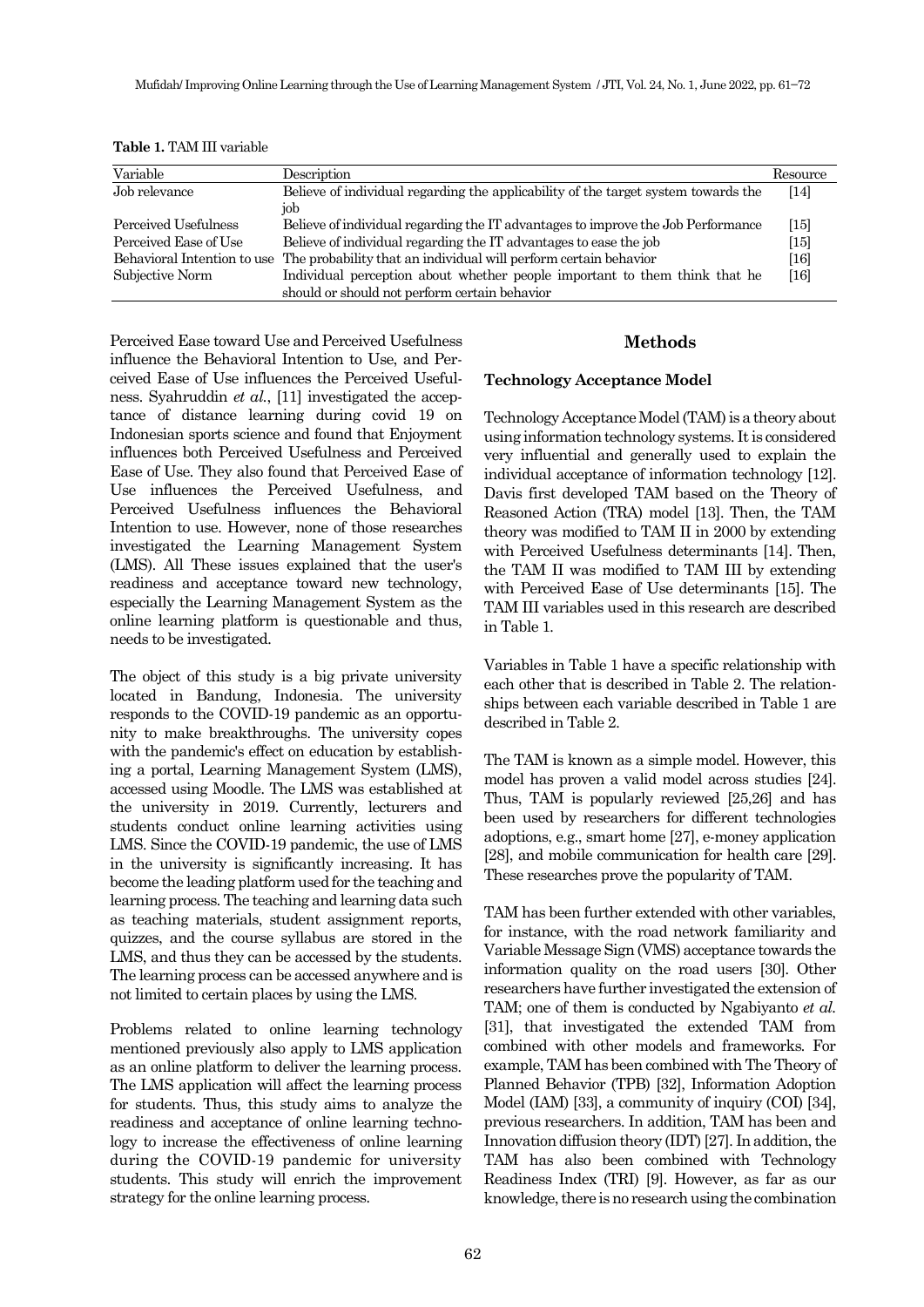| Relationship                        | Description                                                          | Resource                     |
|-------------------------------------|----------------------------------------------------------------------|------------------------------|
| Job Rellevance $\rightarrow$        | It is proved that the job Rellevance has positive Influence          | [10, 15, 17]                 |
| Perceived Usefulness                | towards the perceived Usefulness. Once an individual feel that       |                              |
|                                     | their job is relevance to the technology used, he will feel that the |                              |
|                                     | technology is useful to conduct the job.                             |                              |
| Subjective norm $\rightarrow$       | Researchers found that the perception of important people for an     | [10, 15, 18]                 |
| Behavioral Intention to Use         | individual positively influences the intention of an individual to   |                              |
|                                     | perform certain behavior                                             |                              |
| Subjective norm $\rightarrow$       | The perception of important people for an individual was proved      | [10, 17, 20]                 |
| Perceived Ease of Use               | to positively influences the perception of individual regarding the  |                              |
|                                     | advantages of IT (Technology) to ease the Job                        |                              |
| Perceived Ease of Use $\rightarrow$ | The perception of an individual regarding the advantages of IT       | [10, 17, 20, 21, 22]         |
| Behavioral Intention to use         | (Technology) to ease the job was proven to positively influences     |                              |
|                                     | the intention of an individual to perform certain behavior           |                              |
| Perceived Usefulness $\rightarrow$  | Believe of individual regarding the IT advantages to improve the     | [10, 11, 18, 19, 20, 21, 22] |
| Behavioral Intention to Use         | job performance was proven to positively influences the intention    |                              |
|                                     | of an individual to perform certain behavior.                        |                              |
| Perceived Ease of Use $\rightarrow$ | The perception of an individual regarding the advantages of IT       | [10, 11, 19, 20, 21, 22, 23] |
| Perceived Usefulness                | (technology) to ease the job was proven to positively influences     |                              |
|                                     | believe of individual regarding the IT advantages to improve the     |                              |
|                                     | job performance                                                      |                              |

**Table 2.** Relationship between TAM variables

**Table 3.** TRI variable

| Variable       | Description                                                                     | Resource |
|----------------|---------------------------------------------------------------------------------|----------|
| Optimism       | Believe of individual about the technology ability to improve people lives      |          |
| Innovativeness | Indication of individual to create invention and to become leader of technology |          |
| Discomfort     | Perception of individual regarding difficulties to control over and being       |          |
|                | overwhelmed by the technology                                                   | [35]     |
| Insecurity     | Perception of Individual that the technology may does not work properly         |          |

between TAM and TRI in online learning applications (LMS), especially during the COVID-19 pandemic that plays a significant contribution in the education transformation. This research used the combination of TAM and TRI to investigate the online learning application during COVID-19 to further propose the improvement recommendation.

#### **Technology Readiness Index**

The Technology Readiness Index (TRI) is a model developed by Parasuraman [\[36\]](#page-9-11). This model consists of 36 items scale (10 items represent optimism, seven represent innovativeness, ten represent discomfort, and nine represent insecurity). The description of each TRI variable is available in Table 3.

The TRI is a scale that consists of multiple items developed based on companies' psychometric properties. These psychometric properties could be used to understand the internal and external customers' readiness regarding the computer/internet-based technology.

TRI has been used across research. The newest trend of TRI research is regarding web-based/mobile-based application adoption/usage [\[36](#page-9-11)[,37](#page-9-12)[,38\]](#page-9-13). In addition, researchers investigated the influence of TRI and TAM and resulted in the relationship between both models as described in Table 4.

## **Hypothesis Formulation**

This research hypothesized the relation between TAM and TRI by referring to previous research on technology usage, including online learning usage/adoption. In research about the intention to use intelligent cities' data standards, Buyle [\[25\]](#page-9-1) proved that innovativeness significantly influences the Perceived Ease of Use and Perceived Usefulness. This finding was confirmed by Panday [\[23\]](#page-9-14), who investigated the acceptance towards academic information systems. Furthermore, Bakirtaş and Akkaş [\[39\]](#page-9-15) have investigated the academic staff's acceptance towards the new technology adoption. They found that innovativeness has a significant positive influence on perceived ease of use. Lastly, Ullah [\[18\]](#page-9-16) has confirmed the significant positive influence of innovation on the perceived usefulness of the distributed ledger technology acceptance among industries in Pakistan.

Thus, this research hypothesized the following:

- H1. Innovativeness will positively influence Perceived Ease of Use
- H2. Innovativeness will positively influence Perceived Usefulness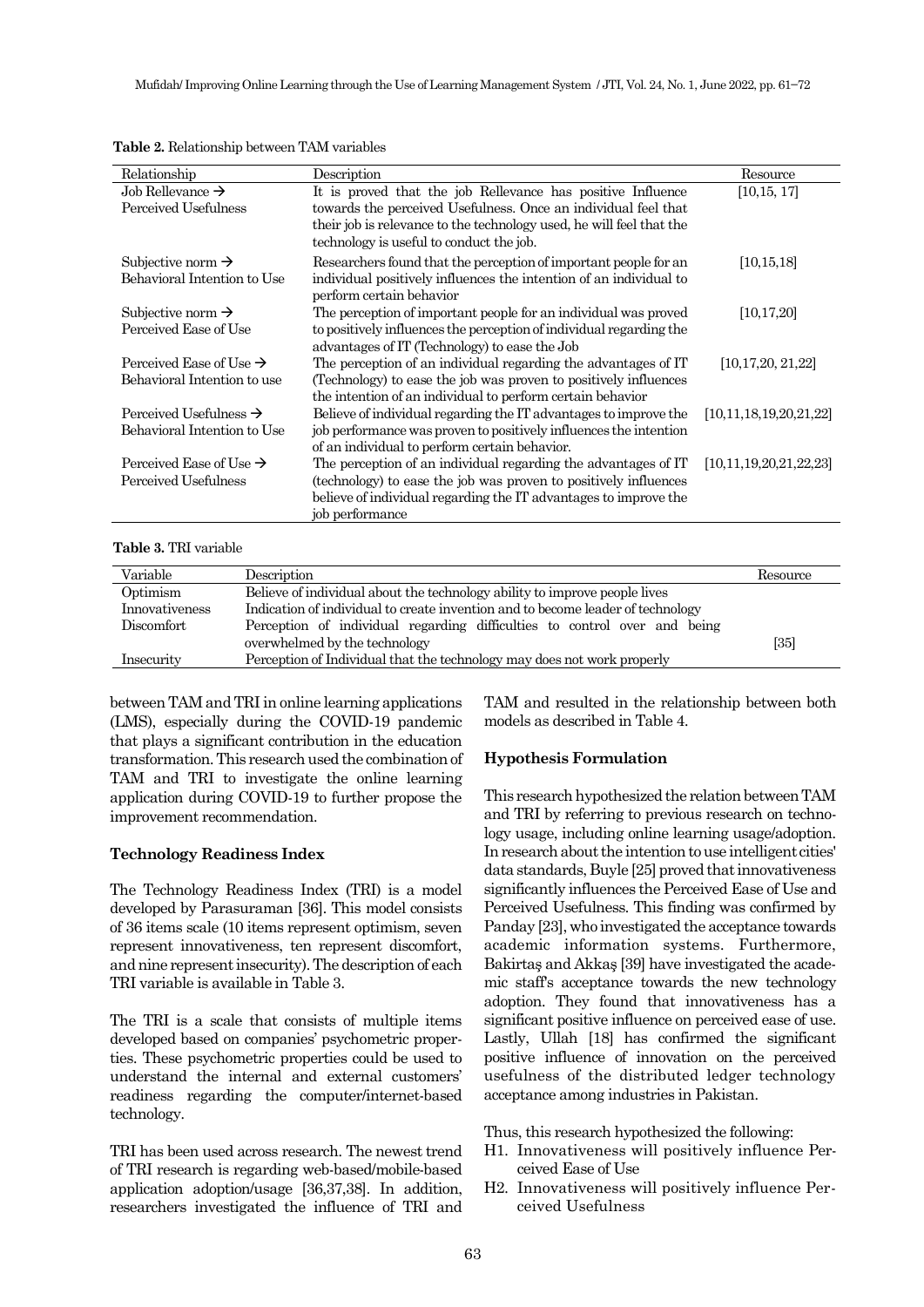| Relationship                 | Description                                                                         | Resource     |
|------------------------------|-------------------------------------------------------------------------------------|--------------|
| Innovativeness $\rightarrow$ | Researchers found the influence of Innovativeness towards the Perceived Ease of     | [9,23,39]    |
| perceived ease of            | Use. It means that if an individual has an indication to create invention and to    |              |
| use                          | become leader of technology, he believes that the IT (technology) has advantages    |              |
|                              | to ease the job                                                                     |              |
| Innovativeness $\rightarrow$ | Researchers found the influence of Innovativeness towards the Perceived Ease of     | [9, 18, 23]  |
| perceived                    | Use. It means that if an individual has an indication to create invention and to    |              |
| Usefulness                   | become leader of technology, he believes that IT (technology) has advantages to     |              |
|                              | improve the job performance.                                                        |              |
| Insecurity $\rightarrow$     | Researchers found the negative influence of Insecurity towards the perceived ease   | [39, 40, 41] |
| Perceived Ease of            | of use. It means that if the individual has trust issue towards the technology, he  |              |
| Use                          | does not believe the IT (technology) could ease the job.                            |              |
| Insecurity $\rightarrow$     | Researchers found the negative influence of Insecurity towards the Perceived Ease   | [23, 40, 41] |
| Perceived                    | of Use. It means that if the individual has trust issue towards the technology, he  |              |
| Usefulness                   | does not believe the IT (technology) could improve the job performance              |              |
| Optimism $\rightarrow$       | Researchers found the influence of Optimism towards the Ease of Use. It means       | [18, 23, 39, |
| Perceived Ease of            | that if individual believe that technology could improve live, he believes that the | 40,41]       |
| Use                          | IT (technology) has advantages to ease the job                                      |              |
| Optimism $\rightarrow$       | Researchers found the influence of Optimism towards the Ease of Use. It means       | [39, 40, 41] |
| Perceived                    | that if individual believe that technology could improve live, he believes that the |              |
| Usefulness                   | IT (technology) has advantages to improve the job performance                       |              |
|                              |                                                                                     |              |

**Table 4.** TRI-TAM relationship

Zarafshani *et al.*[\[10\]](#page-8-8), Venkantesh and Bala [\[15\]](#page-8-13) and Okcu, *et al.* [\[17\]](#page-8-15) studied the technology acceptance of different objects and found that Job Relevance has positively influenced the Perceived Usefulness of learning technology. Thus, this research hypothesized the following:

H3. Job relevance will positively influence perceived usefulness.

Researchers investigated the TAM and TRI relation regarding the technology acceptance among different technology users such as customers, academic staff, and employees [\[18,](#page-9-16) [23,](#page-9-14) [39,](#page-9-15) [40,](#page-9-22) [41\]](#page-10-0). They found that Optimism positively influenced the Perceived Ease of Use. In addition*,* Bakirtaş & Akkaş [[39\]](#page-9-15), Parasuraman & Colby [\[40\]](#page-9-22), and Tsikriktsis [\[41\]](#page-10-0) also found that Optimism was positively influenced by Perceived Usefulness*.* Thus, this research hypothesized the following:

- H4. Optimism will positively influence perceived ease of use
- H5. Optimism will positively influence perceived usefulness

In their research, Zahrafshani *et al.* [\[10\]](#page-8-8) evaluated technology acceptance in Iran's agricultural education and found that perceived ease of use influenced both (behavioral) intention to use and perceived Usefulness. Studies strengthened this finding by Mutahar, *et al.* [\[19\]](#page-9-20), Al-Rahmi *et al.* [\[21\]](#page-9-18), Salloum *et al.* [\[22\]](#page-9-19), and Usman, *et al.* [\[20\]](#page-9-17) found a similar finding. Ullah also supported the positive influence of Perceived Ease of Use towards Perceived Usefulness, Ullah [\[18\]](#page-9-16) and Syahruddin *et al.* [\[11\]](#page-8-9)

In addition, it is found that Enjoyment positively influenced both Perceived Usefulness and Perceived Ease of Use, as found by Syahruddin *et al.* [11], Salloum *et al.* [\[22\]](#page-9-19), and Al-Rahmi *et al.* [\[21\]](#page-9-18). All these findings lead to the following hypotheses for this research:

- H6. Perceived Ease of Use will positively influence Behavioral Intention
- H7. Perceived Ease of Use will positively influence Perceived Usefulness
- H8. Perceived Enjoyment will positively influence Perceived Ease of Use
- H9. Perceived Enjoyment will positively influence Perceived Usefulness.

Parasuraman & Colby [\[40\]](#page-9-22) and Tsikriktsis [\[41\]](#page-10-0) found the positive influence of Security on both Perceived Ease of Use and Perceived Usefulness. Furthermore, the positive influence of Security towards Perceived Ease of Use was supported by Bakirtaş & Akkaş [[39\]](#page-9-15) finding in research on academic staffs acceptance towards new technology. On the other hand, The positive influence of Security towards Perceived Usefulness was supported by Panday [\[23\]](#page-9-14). Thus, the following hypotheses of this research are as follows:

- H10.Perceived Security will positively influence Perceived Ease of Use
- H11.Perceived Security will positively influence Perceived Usefulness.

Zarafshani *et al.* [10] found the influence of Perceived Ease of Used towards the Behavioral Intention to Use. They also found that Subjective Norm positively influences both Behavioral Intention and Perceived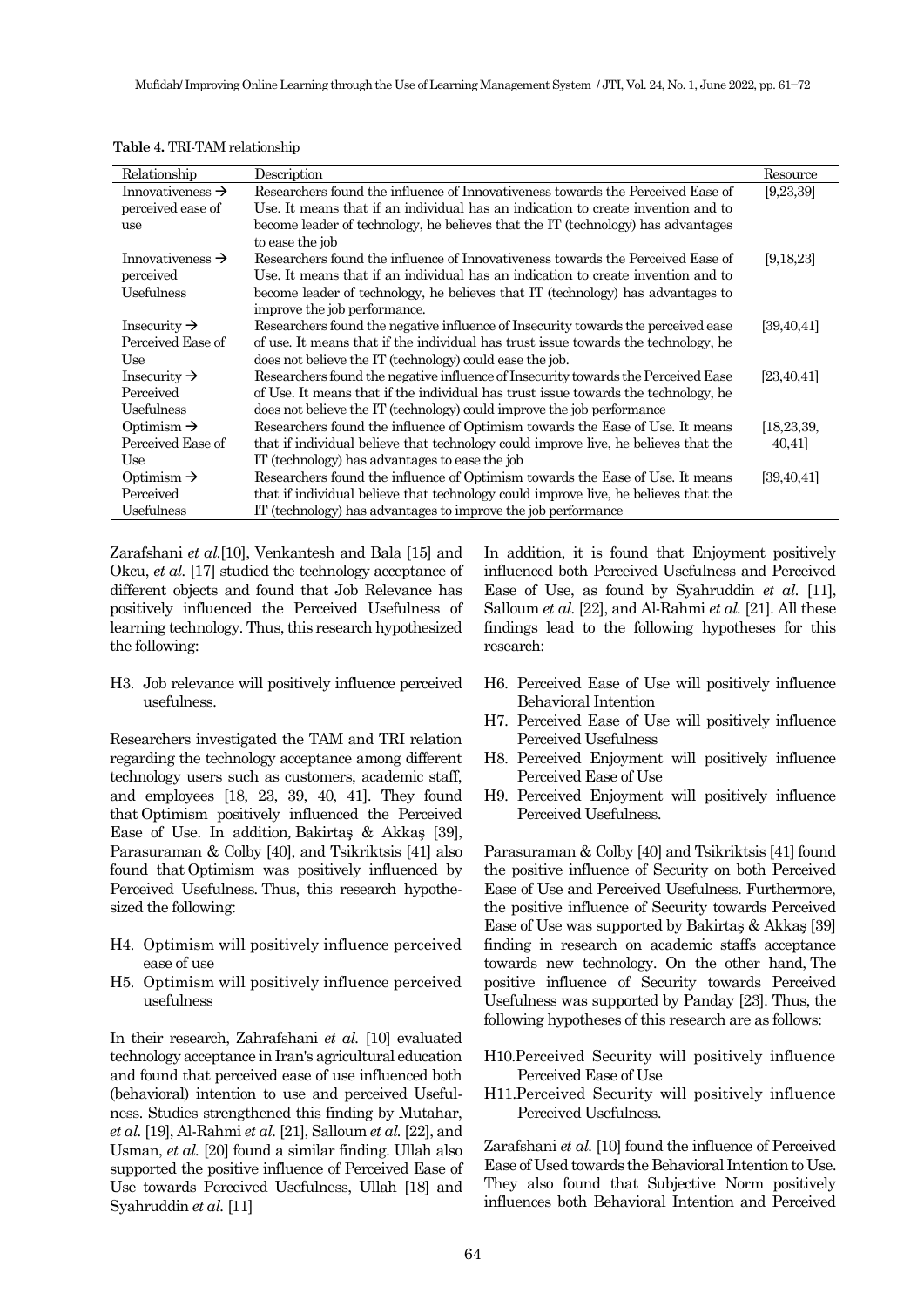| Code              | Questions                                                                                         | Sources          |
|-------------------|---------------------------------------------------------------------------------------------------|------------------|
| BI1               | I have intended to use University LMS online learning system because I have access to the         |                  |
|                   | system                                                                                            |                  |
| BI2               | I expect that I will use University LMS online learning system because I have access to the       | [12, 15, 22]     |
|                   | system                                                                                            |                  |
| BI3               | I have a plan to use University LMS online learning system in the next few months                 |                  |
| ENJ1              | It's my pleasure when using the University LMS online learning system                             |                  |
| ENJ2              | I am glad to use University LMS online learning system                                            | [15, 22]         |
| INV1              | People come to me for advice on new learning technologies                                         |                  |
| $\rm{INV}2$       | It seems my friends learn more about the latest technology than I do                              |                  |
| $\rm{INV3}$       | In general, I am one of the first people in my circle to acquire new learning technologies as     | [9, 40]          |
|                   | they emerge                                                                                       |                  |
| INV <sub>4</sub>  | I keep up with the latest technological developments in my area of learning interest              |                  |
| OP1               | Products and services that use the latest technology (online learning LMS University) are         |                  |
|                   | much more convenient to use                                                                       |                  |
| OP <sub>2</sub>   | I prefer to use the most advanced learning technology                                             | [9, 40]          |
| OP <sub>3</sub>   | I like computer programs that allow me to customize things to adjust my learning needs            |                  |
| OP <sub>4</sub>   | Technology makes me more efficient in the learning process                                        |                  |
| OP <sub>5</sub>   | Learning about technology is as beneficial as using the technology itself.                        |                  |
| PEOU1             | I don't find it difficult to use the University LMS online learning system                        |                  |
| PEOU <sub>2</sub> | University LMS online learning system is easy to use                                              | [12, 15, 42, 43] |
| PS1               | When using University LMS online learning, I believe that there is a mechanism to protect         |                  |
|                   | me from potential risks (e.g., leakage of personal information, account fraud, etc.) from the     |                  |
|                   | LMS online learning system if something goes wrong with the learning process through              |                  |
|                   | online learning LMS.                                                                              |                  |
| PS <sub>2</sub>   | I have trust in a third party (e.g., Gmail) to protect me from any potential risks (e.g., leakage |                  |
|                   | of personal information, account fraud, etc.) of the University LMS online learning system if     |                  |
|                   | something goes wrong with the learning process through online learning LMS                        | $[44]$           |
| PS <sub>3</sub>   | I believe that I cannot be exploited (e.g., leaking personal information, account fraud, etc.)    |                  |
|                   | because of doing online learning through University LMS online learning                           |                  |
| PS4               | I believe that there are other parties (e.g., e-mail service companies) who have an obligation to |                  |
|                   | protect me from any potential risks (personal information leakage, account fraud, etc.) if        |                  |
|                   | something went wrong with my study.                                                               |                  |
| PU <sub>1</sub>   | Using University LMS online learning system improves my performance in learning                   |                  |
| PU <sub>2</sub>   | Using University LMS online learning system increases my effectiveness in learning                | [12, 15, 42, 43] |
| PU <sub>3</sub>   | For me, University LMS online learning system is useful in online learning                        |                  |
| REL1              | In my learning process, the use of University LMS online learning system is important.            | [10, 45]         |
| REL2              | In my learning process, the use of University LMS online learning system is relevant              |                  |
| REL3              | The use of University LMS online learning system is related to my various tasks related to        | [12, 15, 45]     |
|                   | the learning process                                                                              |                  |
| SN <sub>1</sub>   | People who are important to me think that I should use University LMS online learning             |                  |
|                   | system                                                                                            |                  |
| SN <sub>2</sub>   | The management of University LMS online learning system has assisted me in the use of             | [15, 22]         |
|                   | system                                                                                            |                  |
| SN <sub>3</sub>   | In general, management has supported the use of University LMS online learning system             |                  |

**Table 5.** Design of the questionnaire

Ease of Use. The positive influence of Perceived Ease of Used towards the Behavioral Intention to Use was also supported by other researchers [\[19,](#page-9-20) [21,](#page-9-18) [20,](#page-9-17) [22\]](#page-9-19). The positive influence of Subjective Norm towards Behavioral Intention to Use was supported by Ullah [\[18\]](#page-9-16) and Venkantesh & Bala [\[15\]](#page-8-13). The positive influence of Subjective Norm towards Perceived Ease of Use was supported by Mutahar *et al.* [\[19\]](#page-9-20) and Usman, *et al.* [\[20\]](#page-9-17). Thus, this research hypothesized the following:

H12. Perceived Usefulness will positively influence Behavioral Intention to Use.

- H13. Subjective Norm will positively influence the Behavioral Intention to Use.
- H14. Subjective Norm will positively influence Perceived Ease of Use.

#### **Results and Discussions**

## **Research Participants**

This analysis-based research began during the COVID-19 pandemic. It was carried out by taking respondents from the objected university using the LMS online learning portal during the pandemic. A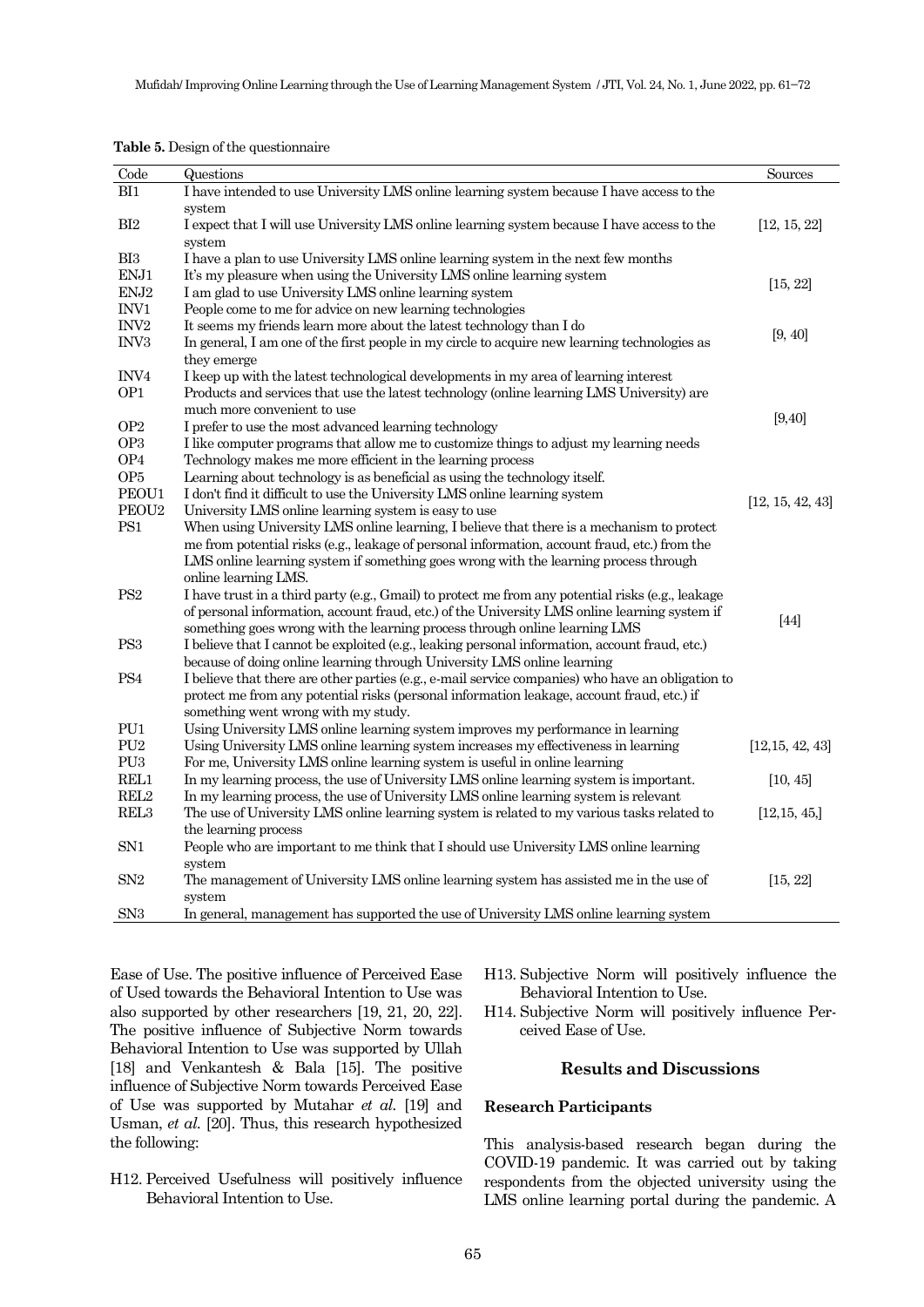total of200 university students from seven faculties of objected university voluntarily joined this study. The respondents are students from the 2016 to 2020 entrance year.

#### **Research Procedure**

The questionnaire was administered online to the students at the objected university. The respondent answered the question voluntarily. The researcher needs one month to administer the questionnaire. The respondent was selected randomly and contacted privately via an online platform such as WhatsApp, Facebook, and Instagram. Furthermore, the researcher also posted the question online to reach more respondents

**Table 6.** Respondent's descriptive data

| Respondents' Descriptive Data | In percent      |      |
|-------------------------------|-----------------|------|
| Gender                        | Male            | 33   |
|                               | Female          | 67   |
| Semester                      | 8th or more     | 36   |
|                               | 6th             | 39   |
|                               | 4th or less     | 25   |
| Major                         | Engineering     | 69.5 |
|                               | Non-Engineering | 30.5 |

#### **Tabel 7.** Results

|                 |                   |         |            | Average   |
|-----------------|-------------------|---------|------------|-----------|
| Factor          | <b>Item</b>       | Factor  | Cronbach's | Variance  |
|                 |                   | Loading | Alpha      | Extracted |
|                 |                   |         |            | (AVE)     |
|                 | BI1               | 0.872   |            |           |
| BI              | BI2               | 0.897   | 0.836      | 0.751     |
|                 | BI3               | 0.830   |            |           |
| EN <sub>J</sub> | EN <sub>J1</sub>  | 0.957   | 0.911      | 0.918     |
|                 | EN <sub>J2</sub>  | 0.959   |            |           |
|                 | INV1              | 0.812   |            |           |
| <b>INV</b>      | INV <sub>3</sub>  | 0.743   | 0.744      | 0.655     |
|                 | INV <sub>4</sub>  | 0.868   |            |           |
|                 | OP <sub>3</sub>   | 0.894   |            |           |
| <b>OP</b>       | OP4               | 0.862   | 0.867      | 0.790     |
|                 | OP <sub>5</sub>   | 0.909   |            |           |
| <b>PEOU</b>     | PEOU1             | 0.900   | 0.811      | 0.840     |
|                 | PEOU <sub>2</sub> | 0.932   |            |           |
|                 | PS <sub>1</sub>   | 0.864   |            |           |
| <b>PS</b>       | PS <sub>2</sub>   | 0.853   |            | 0.702     |
|                 | PS <sub>3</sub>   | 0.768   | 0.859      |           |
|                 | PS <sub>4</sub>   | 0.862   |            |           |
|                 | PU <sub>1</sub>   | 0.873   |            |           |
| PU              | PU <sub>2</sub>   | 0.883   | 0.786      | 0.704     |
|                 | PU <sub>3</sub>   | 0.755   |            |           |
| REL             | REL1              | 0.877   |            |           |
|                 | REL <sub>2</sub>  | 0.844   | 0.831      | 0.747     |
|                 | REL <sub>3</sub>  | 0.872   |            |           |
| SN              | SN1               | 0.714   |            |           |
|                 | SN2               | 0.906   | 0.796      | 0.711     |
|                 | SN3               | 0.895   |            |           |

**Tabel 8.** Result of hypothesis testing

| <b>Hypotesis</b>            | Relationship | Significance | Results  |
|-----------------------------|--------------|--------------|----------|
| $H1:INV \rightarrow PEOU$   | Negative     | 0.109        | Rejected |
| $H2: INV \rightarrow PU$    | Positive     | 0.001        | Accepted |
| $H3: REL \rightarrow PU$    | Positive     | 0.006        | Accepted |
| $H4:$ OP $\rightarrow$ PEOU | Positive     | 0.472        | Rejected |
| $H5:OP \rightarrow PU$      | Positive     | 0.743        | Rejected |
| $H6:$ PEOU $\rightarrow$ BI | Positive     | 0.229        | Rejected |
| $H7:$ PEOU $\rightarrow$ PU | Positive     | 0.003        | Accepted |
| H8: ENJ $\rightarrow$ PEOU  | Positive     | 0.286        | Rejected |
| $H9: ENJ \rightarrow PU$    | Positive     | 0.000        | Accepted |
| $H10: PS \rightarrow PEOU$  | Positive     | 0.039        | Accepted |
| $H11: PS \rightarrow PU$    | Negative     | 0.546        | Rejected |
| $H12: PU \rightarrow BI$    | Positive     | 0.011        | Accepted |
| $H13: SN \rightarrow BI$    | Positive     | 0.001        | Accepted |
| $H15: SN \rightarrow PEOU$  | Positive     | 0.006        | Accepted |

## **Questionnaire and Study Variables**

The questionnaire consists of three parts. The first part is Introductory, which explains the brief descripttion of the questionnaire, the objective of the questionnaire, and the researcher's contact. The second part is the respondent data. It consists of the department and the entrance year of students (respondents). The third part is the main part consisting of TRI and TAM items. There are 29 items in the main question representing a total of 9 TRI and TAM variables. The 6 point Likert scale was used to answer the main item's question. The questionnaire design is described in Table 5.

## **Data Analysis**

The results of the questionnaire were compiled on a spreadsheet. The questionnaire reliability was tested using the Cronbach Alpha reliability test using SPSS statistical software. The smart PLS software was used to analyze the questionnaire result in a proposed model.

## **Data Description**

In this research, 200 respondents filled out the questionnaire. The descriptive data of the respondents is described in Table 6

Table 6 illustrates the respondents' gender, semester, and major. According to the gender of the respondent, most of the respondents of the research are female (67%). In addition, the respondents are primarily from the 8th or 6th semester (36% and 39%, respectively) and are from engineering majors (69.5%). Since this research is a case study in a specific university, the studied LMS is developed by the university using moodle. Thus, each respondent in this study uses the same LMS platform and uses the same tool to access the LMS.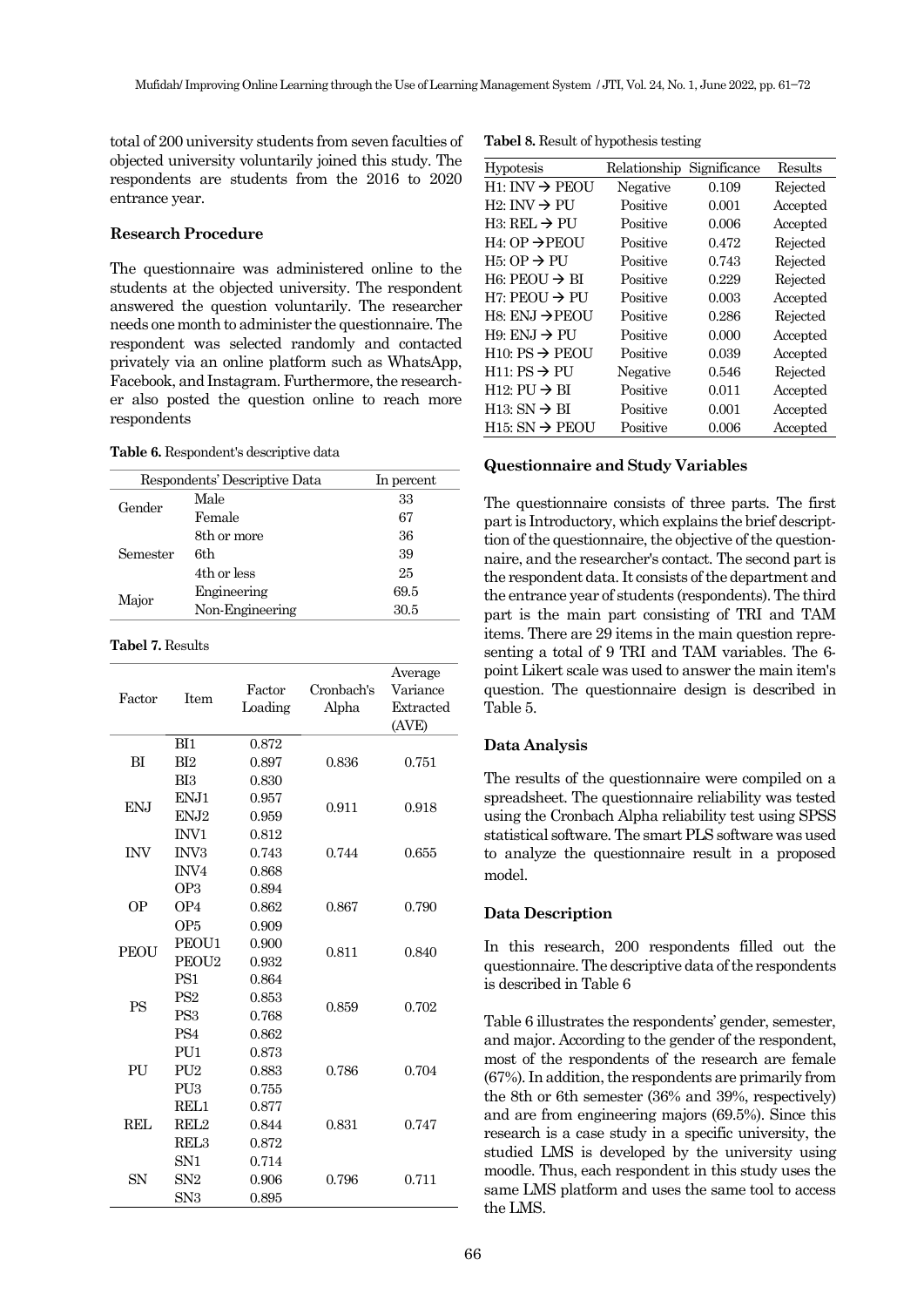It is found that the factor loading for each item is above 0.7. According to Hair *et al.*[\[46\]](#page-10-5), the ideal factor loading is above 0.7. Thus, the factor loading value was accepted. The construct reliability was calculated using the Cronbach Alpha reliability test. The reliability score for each variable was 0.744, the lowest to 0.911, the highest. According to Nunnaly [\[47\]](#page-10-6), the acceptable Cronbach Alpha score ranges from 0.7 to 0.95. Thus, the Cronbach Alpha score of the proposed variable was accepted. It is mentioned in Amiruddin *et al.* [\[48\]](#page-10-7) that a higher score of Cronbach's Alpha represents the more reliable instrument. The average variance extract (AVE) was calculated to check the convergent validity of the model and resulted in a value above the acceptable value of 0.5

[46]. The convergent validity explains how convergent all items in a construct. Therefore, the value of AVE >= 0.5 represents that all construct items in the proposed model have reached adequate convergence.

The PLS-SEM was conducted to test the proposed hypothesis as resulted in Figure 1 and Table 8.

Based on the hypothesis testing results, it was proved that the path proposed in the hypothesis was accepted. Specifically, it was proved that among 14 proposed hypotheses, eight hypotheses were accepted. The eight accepted hypotheses show a positive and significant correlation between the latent factors as proposed. It represents the robustness of the path [\[49\]](#page-10-8).

Lastly, the model fit measurement was conducted, known as the goodness of fit. This research proved the overall fit using the Standardized Root Mean Residual (SRMR) model fit index. The result of SRMR of the prosed model is 0.069. According to Hooper, the accepted SRMR value fall under 0.8. Thus, the proposed model has a good overall fit [\[50\]](#page-10-9).

#### **Discussions**

The first and second correlation paths proposed in hypotheses 1 and 2 are INV  $\rightarrow$  PEOU and INV  $\rightarrow$  PU. The results indicated that the INV has an insignificant negative correlation towards the PEOU. On the other hand, the INV was found to have a strong and positive correlation towards the PU. This finding partially supports the previous research of Buyle [\[9\]](#page-8-7), and Panday [\[23\]](#page-9-14), who found a strong positive correlation between INV towards both PEOU and PU. In addition, this finding supports the finding of Ullah [\[18\]](#page-9-16), who found the positive influence of INV -> PU. However, it did not support the finding of Bakirtaş & Akkaş [[39\]](#page-9-15), who found the positive influence of INV -> PU.

Both Buyle [\[9](#page-8-7)] and Bakirtaş & Akkaş [[29\]](#page-9-5) studied the technology used by workers in the academic field. The working experience of workers sees the innovation as a driver of Perceived Ease Of Use and Perceive Usefulness, and their research occurs under normal conditions. Thus the users are more well prepared for



Figure 1. Result of the model \*\*\*:  $p \le 0.01$ , \*\*:  $p \le 0.05$ , and \*:  $p \le 0.1$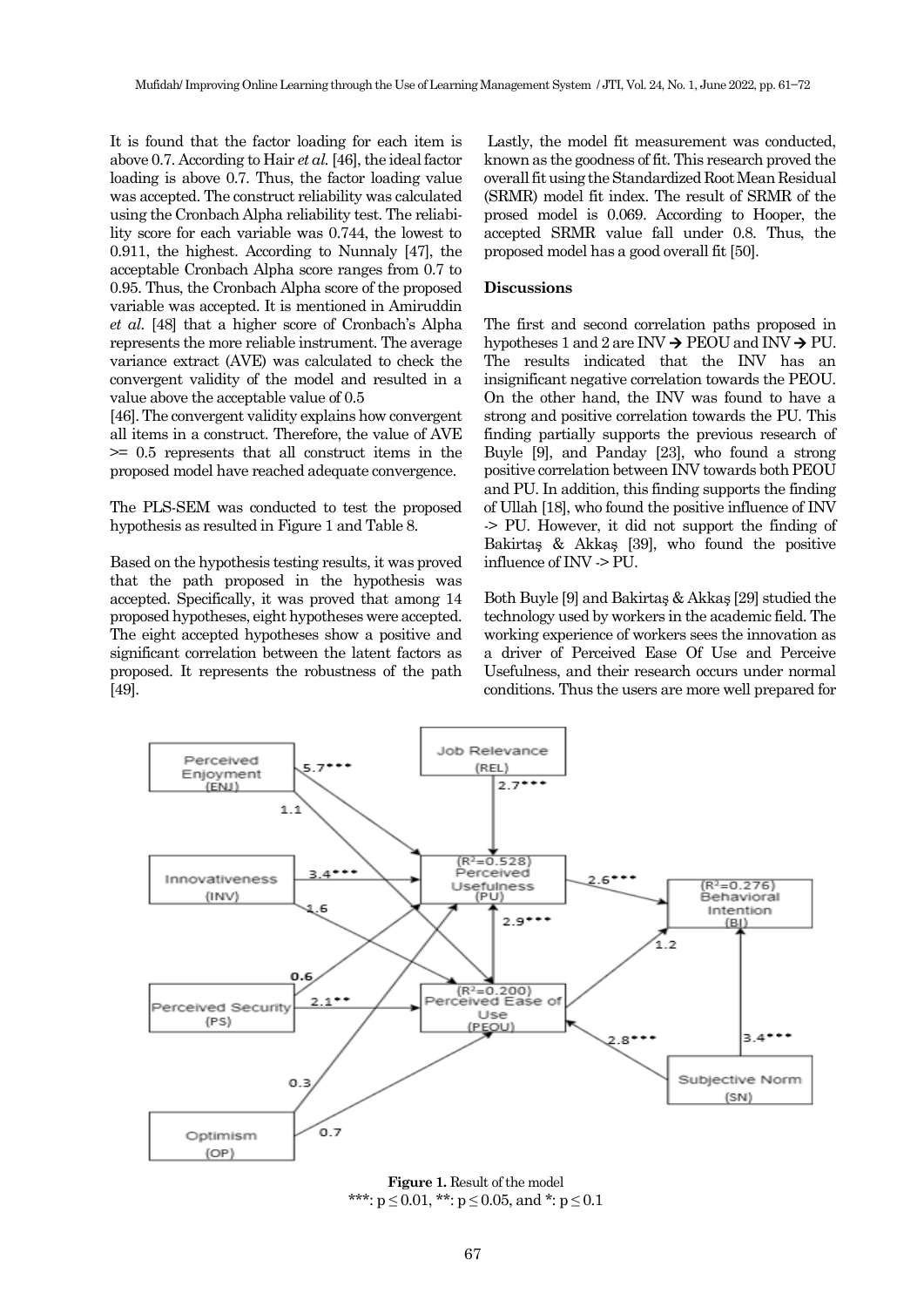the upcoming technologies. On the other hand, many of this research's respondents are final-year students who experienced COVID-19 as a sudden phenomenon that forced them to switch to online learning. It is confirmed that those students found difficulties using the online learning innovation technology during the COVID-19 pandemic, as stated in Yaseen *et al.* [\[51\]](#page-10-10) that there were technological challenges in online learning activities.

The third hypothesis of this research is  $REL \rightarrow PU$ . It is found that the Relevance has a significant positive influence towards the Perceived Usefulness. It supports the previous research of Zarafshani *et al.* [\[10\]](#page-8-8), which studied the technology acceptance of agricultural education during the pandemic. It shows that online learning technology is relevant to use in a pandemic. Thus, the users see the Usefulness of online learning for studying activities during a pandemic. This also supports the finding of Venkantesh & Bala [\[15\]](#page-8-13), and Okcu, *et al.* [\[17\]](#page-8-15). Okcu, *et al.* [\[17\]](#page-8-15) studied the use of big data. Although this research was conducted before the pandemics, the results are still relevant as if the technology had been used before the pandemic; during the pandemic, the technology is still and even more relevant.

The fourth and fifth hypotheses are  $OP \rightarrow PEOU$  and  $OP \rightarrow PU$ . It is found that Optimism has a positive influence on Perceived Ease of Use and Perceived Usefulness. However, the influence is not significant. Thus, this research finding does not have strong support towards the previous research of Panday [\[23\]](#page-9-14), Ullah, [\[18](#page-9-16)], Bakirtaş & Akkaş, [[39\]](#page-9-15), Parasuraman & Colby [\[40\]](#page-9-22), and Tsikriktsis [\[41\]](#page-10-0), which found the strong positive correlation of OP  $\rightarrow$  PEOU and OP  $\rightarrow$ PU. It shows that the Optimism in using online learning has a low tendency of respondent perception about the Usefulness and easiness of using the online learning. This finding might occur because the students are not sure that online learning could help them learn as effectively as onsite learning could. This is reasonable since many of the respondents are finalyear students who have experienced offline learning. It proved that students' performance during online learning is reduced [\[51\]](#page-10-10).

The sixth to ninth hypotheses are  $PEOU \rightarrow BL$  PEOU  $\rightarrow$  PU, ENJ  $\rightarrow$  PEOU, ENJ  $\rightarrow$  PU. This research shows that Perceived Ease of Use has a significant positive correlation towards Perceived Usefulness, and Enjoyment has a significant positive correlation towards Perceived Usefulness. A positive correlation is also found in both Perceived Ease of Use towards Behavioral Intention to Use and the Perceived Usefulness towards Perceived Ease of Use. However, both correlation is not significant. These findings proved partial support for the study of Salloum *et al.* [\[22\]](#page-9-19). and Al-Rahmi *et al.*[\[21\]](#page-9-18), who found a positive and significant correlation between PEOU → BI, PEOU → PU, ENJ → PEOU, ENJ → PU. This research does not find significance in the positive correlation between PEOU and BI. This finding means that although online learning looks easy for (some) respondents, they would not intend to use it. This could happen because students know that it is not easy to achieve good performance during online learning [\[51\]](#page-10-10). Perceived Enjoyment was found to influence both Perceived Ease of Use and Perceived Usefulness positively. However, a significant result is not found in the correlation between Perceived Enjoyment and Perceived Ease of Use. Although the student could enjoy the online learning as it is more flexible than the onsite learning, they do not think that using online learning is easy because of the technical problems in the online learning [51].

The tenth and eleventh hypotheses are  $PS \rightarrow PEOU$ and PS  $\rightarrow$  PU. This research found that Perceived Security has a strong positive correlation towards Perceived Ease Of Use. However, an insignificant negative correlation was found between Perceived Security towards Perceived Usefulness. It indicated the partial support of Parasuraman & Colby [\[40\]](#page-9-22) and Tsikriktsis [\[41\]](#page-10-0) research which found a significant and positive correlation between PS and PEOU-PU. This finding supports Bakirtaş & Akkaş [[39\]](#page-9-15) research, but it does not support the finding of Panday [\[23\]](#page-9-14). The insignificant negative correlation between PS-PU explains that the more secure the LMS, the less the students feel that it is useful. The negative correlation between those two latent variables is an unusual finding. However, the result is not significant. Thus, it could be ignored.

The twelfth, thirteenth, and fourteenth hypotheses are PU  $\rightarrow$  BI, SN  $\rightarrow$  BI, and SN  $\rightarrow$  PEOU. This research results indicated that all those three hypotheses were accepted, meaning significant and positive correlations were found between all the three latent pairs. It supports the previous researches findings [\[10,](#page-8-8)[15,](#page-8-13) [18,](#page-9-16)[19,](#page-9-20)[20,](#page-9-17)[21,](#page-9-18) [22\]](#page-9-19).

This research's resulting model leads to the proposed recommendation to improve the LMS. The eight accepted hypotheses show that the intention to use LMS among students could be increased by considering five factors: Innovativeness, Job Relevance, Perceived Enjoyment, Perceived Security, and Subjective Norm. Specifically, the Innovation, Relevancy, Enjoyment, Security, and support from the environment of the LMS should be improved to increase the intention to use LMS. The higher intention to use LMS represents the LMS's ability to support learning activities.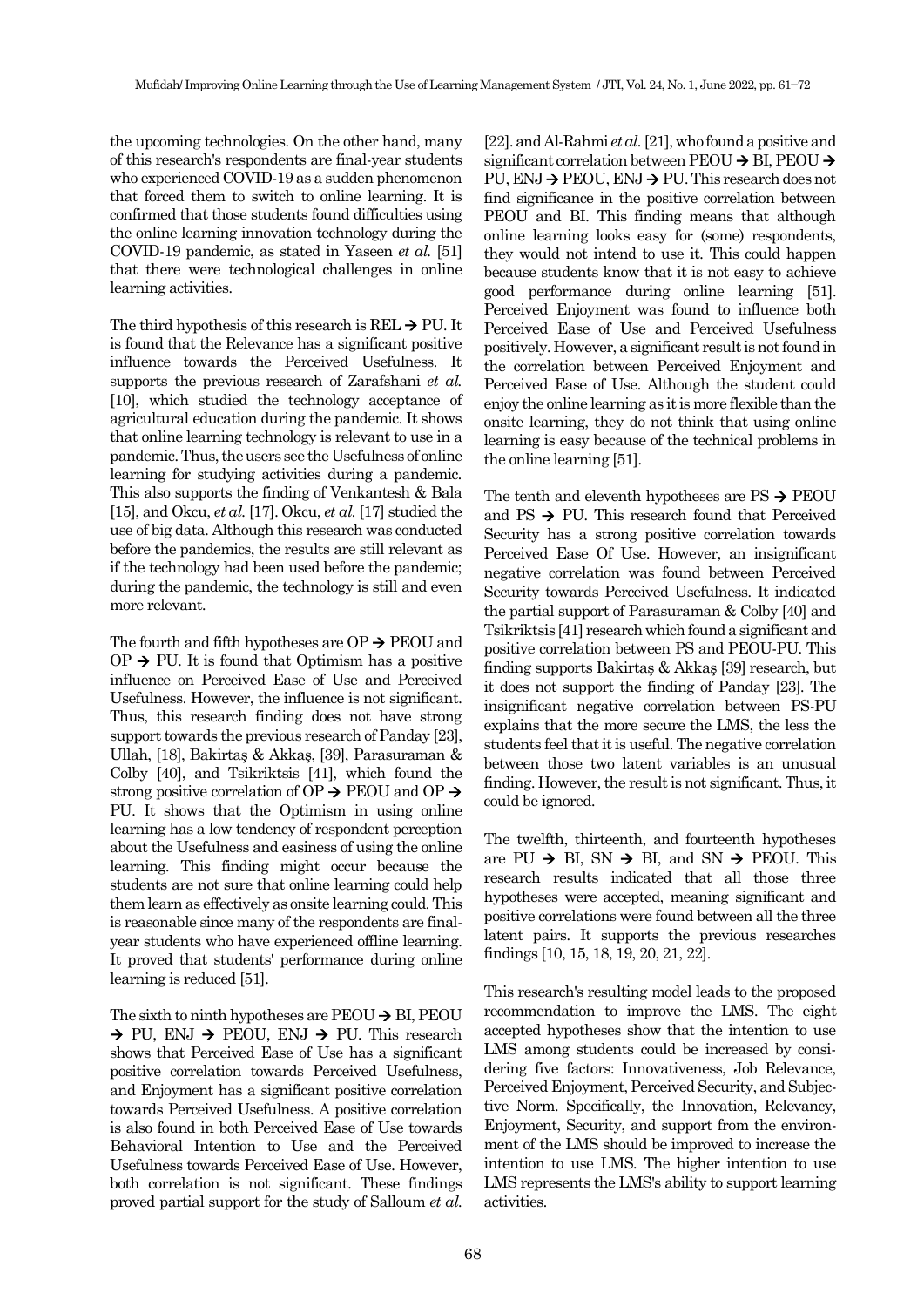#### **Conclusion**

This research found the eight accepted hypotheses in the TAM-TRI proposed combination model. Although six hypotheses were rejected, the eight accepted hypotheses among 14 proposed hypotheses indicate that the model has reached the robustness for more paths proposed. The eight accepted hypotheses are the strong positive influence of Innovativeness towards Perceived Usefulness,Job Relevance towards the Perceived Usefulness, Perceived Ease of Use towards the Perceived Usefulness, Perceived Enjoyment towards the Perceived Usefulness, Perceived Security towards the Perceived Ease of Use, Perceived Usefulness towards Perceived Enjoyment, and Perceived Ease Of Use, Perceived Security towards Perceived Ease Of Use, Perceived Usefulness towards the Behavioral Intention, Subjective Norms towards the Behavioral Intention and Perceived Ease of Use. The remaining six rejected hypotheses are mainly due to COVID-19, leading to different research environments. This causes a discrepancy in this research result compared to previous research results.

The implication of the eight accepted hypotheses is the criticality of considering the Innovativeness, Job Relevance, Perceived Enjoyment, Perceived Security, and Subjective Norm. It is recommended that the innovation, relevancy, Enjoyment, security, and support from the environment of the LMS should be improved to increase the intention to use LMS. The LMS's ability to support learning activities could be represented by a higher intention to use LMS. Implementing this recommendation is expected that online learning will better facilitate the learning activities and improve the student's performance.

#### **References**

- 1. Muhyiddin, M. and Nugroho, H., A Year of Covid-19: A Long Road to Recovery and Accceleration of Indonesia's Development, *Jurnal Perencanaan Pembangunan: The Indonesian Journal of Development Planning*, 5(1), 2021, pp. 1-9.
- <span id="page-8-0"></span>2. Churiyah, M. Sholikhan, S., Filianti, F., and Sakdiyyah, D., Indonesia Education Readiness Conducting Distance Learning in Covid-19 Pandemic Situation, *International Journal of Multicultural and Multireligious Understanding*, 7(6), 2020, pp. 491-507.
- <span id="page-8-1"></span>3. Horton, W., *Online Learning by Design*, John Wiley & Sons, 2011.
- <span id="page-8-2"></span>4. Coman, C., Țîru, L., Meseșan-Schmitz, L., Stanciu C. and Bularca, M., Online Teaching and Learning in Higher Education during the Coronavirus Pandemic: Students' Perspective, *Sustainability*, 12(24), 2020, pp. 10367.
- <span id="page-8-3"></span>5. Mahyoob, M., Challenges of Online Learning During the COVID-19 Pandemic Experienced by EFL Learners, *Arab World English Journal (AWEJ)*, 11(4),2020.
- <span id="page-8-4"></span>6. Dhawan, S., Online learning: A Panacea in the Time of COVID-19 Crisis, *Journal of Educational Technology Systems*, 49(1), 2020, pp. 5-22.
- <span id="page-8-5"></span>7. Zalat, M., Hamed, M., and Bolbol, S., The Experiences, Challenges, and Acceptance of Online Learning as a Tool for Teaching during the COVID-19 Pandemic among University Medical Staff, *PloS one*, 16(3), 2021, pp. e0248758.
- <span id="page-8-6"></span>8. Aguilera-Hermida, A., College Students' Use and Acceptance of Emergency Online Learning Due to COVID-19, *International Journal of Educational Research Open*, 1(100011), 2020, pp. 1.
- <span id="page-8-7"></span>9. Buyle, R., Van, C. M., Mannens, R., Vanlishout, Z., Vlassenroot, E., and Mechant, P., Technology Readiness and Acceptance Model as a Pedictor for the Use Intention of Data Standards in Smart Cities, *Media and Communication*, 6(4), 2018, pp. 127.
- <span id="page-8-8"></span>10.Zarafshani, K., Solaymani, A., D'Itri, M., Helms, M. M., and Sanjabi, S., Evaluating Technology Acceptance in Agricultural Education in Iran: A Study of Vocational Agriculture Teachers, *Social Sciences & Humanities Open*, 2(1), 2020, pp. 100041.
- <span id="page-8-9"></span>11.Syahruddin, S., Yaakob, M., Rasyad, A., Widodo, A. Sukendro, S., Suwardi, S., Lani, A., Sari, L., Mansur, M., Razali, R., and Syam, A., Students' Acceptance to Distance Learning during Covid-19: the Role of Geographical Areas among Indonesian Sports Science Students, *Heliyon*, 2021, pp. e08043.
- <span id="page-8-10"></span>12.Davis, F. D., A Technology Acceptance Model for Empirically Testing New End-user Information Systems: Theory and Results, *PhD diss., Massachusetts Institute of Technology*, 1986.
- <span id="page-8-11"></span>13.Holden, R., and Karsh, B., The Technology Acceptance Model: Its Past and Its Future in Health Care, *Journal of Biomedical Informatics*, 43(1), 2010, pp. 159.
- <span id="page-8-12"></span>14.Venkatesh, V., and Davis, F., A Theoretical Extension of the Technology Acceptance Model: Four Longitudinal Field Studies, *Management Science,* 46(2), 2020, pp. 186-204.
- <span id="page-8-13"></span>15.Venkatesh, V., and Bala, H., Technology Acceptance Model 3 and a Research Agenda on Interventions, *Decision Sciences*, 39(2), 2008, pp. 273- 315.
- <span id="page-8-14"></span>16.Fishbein, M., and Ajzen, I., Belief., Attitude, Intention, and Behavior: An Introduction to Theory and Research, *Philosophy and Rhetoric*, 50(2), 1975, pp. 179-221.
- <span id="page-8-15"></span>17.Okcu, S., Koksalmis, G. H., Basak, E., & Calisir, F., Factors Affecting Intention to Use Big Data Tools: an Extended Technology Acceptance Model,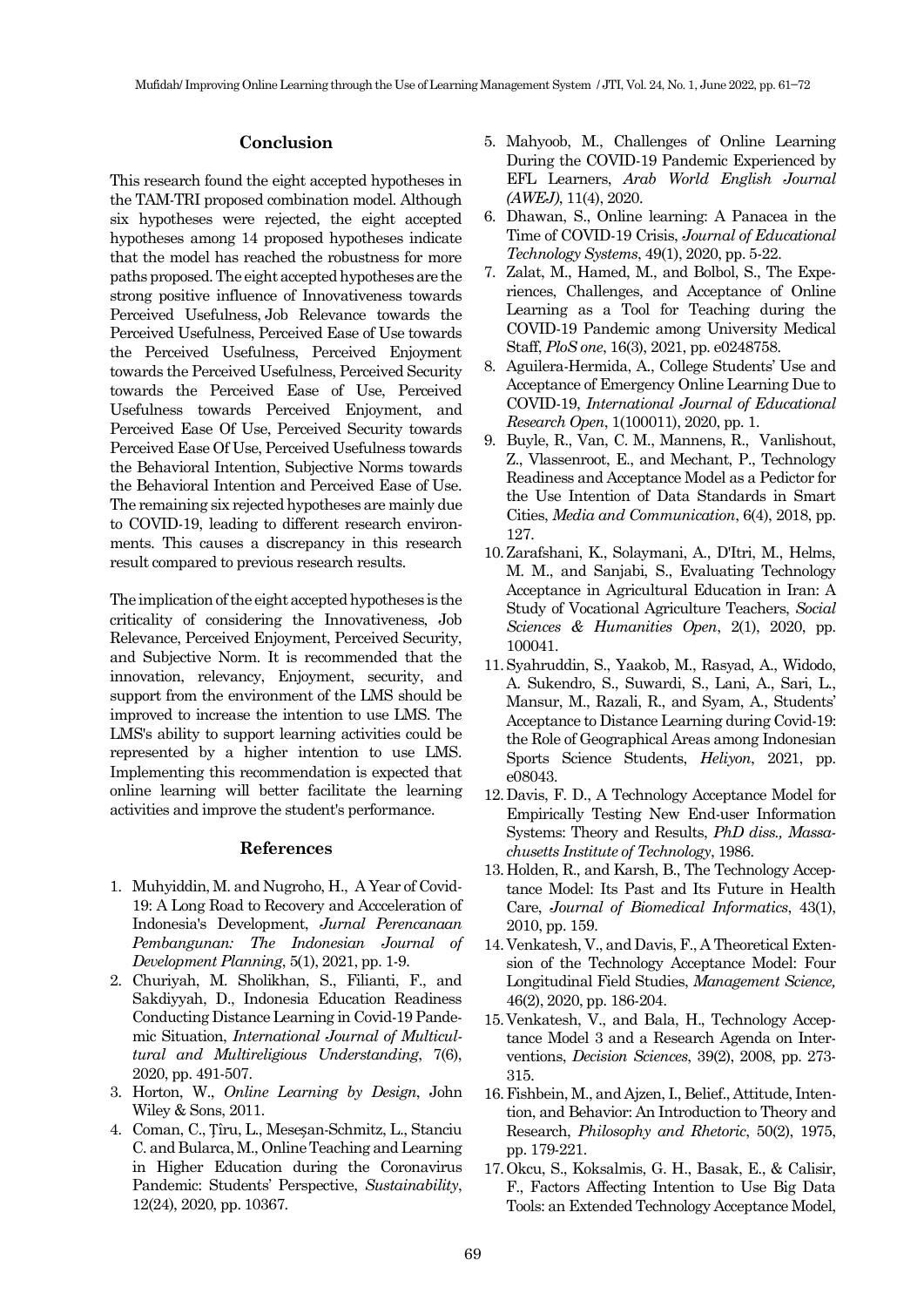Industrial Engineering in the Big Data Era, *Springer, Cham*, 2019, pp. 401-416.

- <span id="page-9-16"></span>18.Ullah, N., Integrating TAM/TRI/TPB Frameworks and Expanding Their Characteristic Constructs for DLT Adoption by Service and Manufacturing Industries-Pakistan Context. *International Conference on Technology and Entrepreneurship (ICTE), IEEE,*2020, pp. 1-5.
- <span id="page-9-20"></span>19.Mutahar, A. M., Daud, N. M., Ramayah, T., Putit, L., and Isaac, O., Examining the Effect of Subjective Nnorms and Compatibility as External Variables on TAM: Mobile Banking Acceptance in Yemen, *Science International*, 29(4), 2017, pp. 769- 776.
- <span id="page-9-17"></span>20.Usman, O., Septianti, A., and Susita, Marsofiyati. The Effect of Computer Self-efficacy and Subjective Norm on the Perceived Usefulness, Perceived Ease of Use and Behavioural Intention to Use Technology, *Journal of Southeast Asian Research*, 2020, 11.
- <span id="page-9-18"></span>21. Al-Rahmi, Mugahed, W., Yahaya, N., Aldraiweesh, A. A., Alamri, M. M., Aljarboa, N. A., Alturki, U., and Aljeraiwi, A. A., Integrating Technology Acceptance Model with Innovation Diffusion Theory: An Empirical Investigation on Students' Intention to Use E-learning Systems, *IEEE Access*, 2019, 7, pp. 26797-26809.
- <span id="page-9-19"></span>22.Salloum S.A, Alhamad, A.Q. M., Al-Emran, M., Monem, A. A., and Shaalan, K., Exploring Students' Acceptance of E-learning Through the Development of a Comprehensive Technology Acceptance Model, *IEEE Access*, 7, 2019, pp. 128445- 128462.
- <span id="page-9-14"></span>23.Panday, R., The Effect of Technology Readiness on Technology Acceptance in Using Services Delivery of Academic Information System, 2015.
- <span id="page-9-0"></span>24.Alomary, Azza and Woollard, J., How is Technology Accepted by Users? A Review of Technology Acceptance Models and Theories, *Proceedings of The IRES 17th International Conference, London*, 2015.
- <span id="page-9-1"></span>25.Taherdoost, H., A Review of Technology Acceptance and Adoption Models and Theories, *Procedia Manufacturing,*22, 2018, pp. 960-967.
- <span id="page-9-2"></span>26.Rahimi, B., Nadri, H., Afshar, H., and Timpka, T., A Systematic Review of the Technology Acceptance Model in Health Informatics, *Applied Clinical Informatics*, 9(3), 2018, p. 604.
- <span id="page-9-3"></span>27.Hubert, M., Blut, M., Brock, C., Zhang, R., Koch, V., and Riedl, R., The Influence of Acceptance and Adoption Drivers on Smart Home Usage, *European Journal of Marketing*, 53(6), 2019, pp. 1073- 1098.
- <span id="page-9-4"></span>28.Subawa, N., Dewi , N., and Gama, A., Differences of Gender Perception in Adopting Cashless Transaction Using Technology Acceptance Model, *The Journal of Asian Finance*, *Economics, and Business,*8(2), 2021, p. 617.
- <span id="page-9-5"></span>29.Byrd IV, T. F., Kim, J. S., Yeh, C., Lee, J., and O'Leary, K. J., Technology Acceptance and Critical Mass: Development of a Consolidated Model to Explain the Actual Use of Mobile Health Care Communication Tools, *Journal of Biomedical Informatics*, 117, 2021, p. 103749.
- <span id="page-9-6"></span>30.Diop, E., Zhao, S., and Duy, T., An Extension of the Technology Acceptance Model for Understanding Travelers' Adoption of Variable Message Signs, *PLoS One*, 14(4), 2019, p. e0216007.
- <span id="page-9-7"></span>31.Ngabiyanto, Nurkhin, A., Widiyanto, Saputro, I., and Kholid, Teacher's Intention to Use Online Learning; an Extended Technology Acceptance Model (TAM) Investigation, *Journal of Physics: Conference Series,*1783(1), 2021, p. 012123.
- <span id="page-9-8"></span>32.Safeena, R., Date, H., Hundewale, N., and Kammani, A., Combination of TAM and TPB in Internet Banking Adoption, *International Journal of Computer Theory and Engineering*, 5(1), 2013, p. 146.
- <span id="page-9-9"></span>33.Wang, Y., Shao, Y. E., Tsai, Y. S., Jiang, Y., Zhu, W., Wenmin, W., & Liang, T., Online Purchase Intention Based on TAM and IAM: A Literature Review. *International Journal of e-Education, e-Business, e-Management and e-Learning*, 8(2), 2018, pp. 66-73.
- <span id="page-9-10"></span>34.Lemay D., Doleck, T., and Bazelais, P., The Influence of the Social, Cognitive, and Instructional Dimensions on Technology Acceptance Decisions among College-Level Students, *EURASIA Journal of Mathematics, Science and Technology Education*, 14(12), 2018, p. em1635.
- <span id="page-9-21"></span>35.Parasuraman, A, Technology Readiness Index (TRI) a Multiple-item Scale to Measure Readiness to Embrace New Technologies, *Journal of Service Research*, 2(4), 2000, p. 307.
- <span id="page-9-11"></span>36.Syamfithriani, T., Mirantika, N., Yusuf, F., and Kurniadi, E., E-Commerce Application Acceptance Analysis Using Technology Readiness Index (TRI) Model in Kuningan Regency., *Journal of Physics: Conference Series*, 1933(1), 2021, p. 012012.
- <span id="page-9-12"></span>37.Rinjany, D., Does Technology Readiness and Acceptance Induce more Adoption of E-Government? Applying the UTAUT and TRI on an Indonesian Complaint-Based Application, *Policy & Governance Review*, 4(1), 2020, pp. 68-86.
- <span id="page-9-13"></span>38.Jarrar, Y., Awobamise, A., and Sellos, P., Technological Readiness Index (TRI) and the Intention to Use Smartphone Apps for Tourism: A Focus on InDubai Mobile Tourism Ap, *International Journal of Data and Network Science*, 4(3), 2020, pp. 297-304.
- <span id="page-9-15"></span>39.Bakirtaş, H. and Akkaş., C., Technology Readiness And Technology Acceptance of Academic Staffs, *Uluslararası Yönetim İktisat ve İşletme Dergisi,* 16(4), 2020, pp. 1043-1058.
- <span id="page-9-22"></span>40.Parasuraman, A., and Colby, C. L., Techno-ready Marketing: How and Why your Customers Adopt Technology, *New York: Free Press*, 2001.